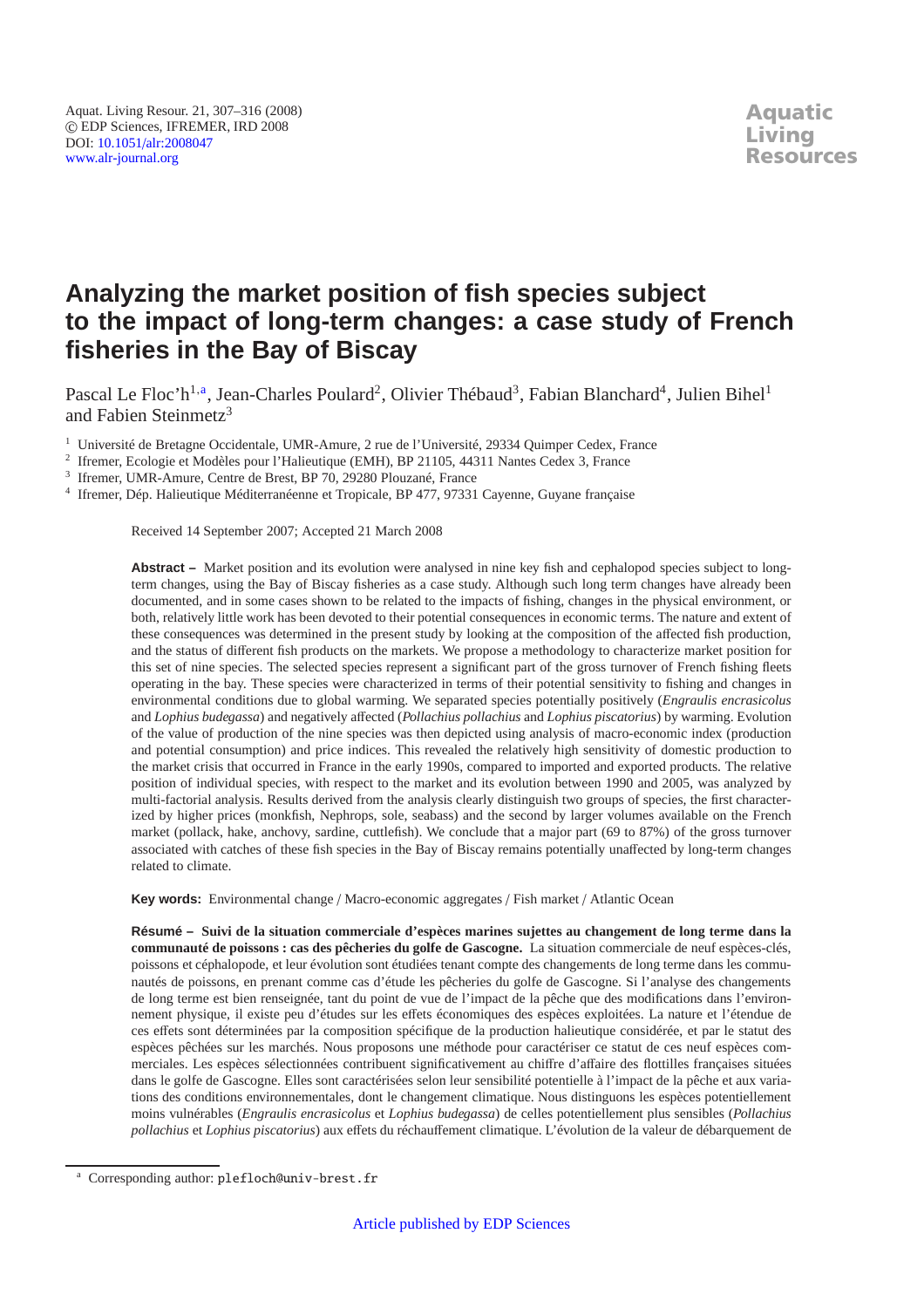ces neuf espèces est décrite à partir de l'analyse d'indicateurs macro-économiques (production et consommation apparente) et des indices de prix. On démontre ainsi la plus grande sensibilité de la production domestique pendant la crise de la pêche en France (1992-1994), par rapport à la production étrangère ou destinée aux marchés étrangers. La situation commerciale des espèces et son évolution temporelle est analysée sur la période 1990-2005 à partir d'une analyse multi-factorielle. Les résultats de cette analyse identifient clairement deux groupes de produits, dont l'un est marqué par des prix stables et élevés sur la période d'étude (baudroie, langoustine, sole, bar) et le second caractérisé par des prix plus bas et soumis aux effets de substitution entre espèces (lieu jaune, merlu, anchois, sardine, seiche). Il ressort de l'analyse que la majeure partie du chiffre d'affaire (69 à 87 %) , de la production de ces neuf espèces du golfe de Gascogne, est peu affectée par les changements de long terme.

## **1 Introduction**

Long-term changes in marine fish communities are now well documented. Applied research devoted to the description and explanation of these modifications has shown that such changes can result both from the impacts of fishing, and/or changes in the physical environment. In particular, the decreasing trend in the mean trophic level of landings from world fisheries has been described as a consequence of the so-called "fishing down marine food webs" phenomenon (Pauly et al. [1998](#page-9-0)). Such trends have also been observed at a regional level and at the scale of the fisheries exploited by French fleets in the North East Atlantic (Steinmetz et al. [2006](#page-9-1)). Beyond the impacts of fishing, changes in the physical environment of fish communities are also considered to be a major source of perturbation, which may contribute to explaining changes observed in the relative abundance of fish species at local to regional scales. An example of an area presently under study is the Arctic region. The eight countries bordering this area are cooperating through an intergovernmental council to assess the impact of climate change on fisheries (Schrank [2007\)](#page-9-2). The Arctic Climate Impact Assessment (ACIA) has shown that effects from climate change interact with effects of fishing to explain changes in fish communities and fishery production. Similar results have been obtained in studies of the Bay of Biscay shelf ecosystem. In this region, warming of surface waters, with an increase of up to 0.6 °C per decade from 1971 to 1998, has been observed (Planque et al. [2003;](#page-9-3) Koutsikopoulos et al. [1998](#page-9-4); Désaunay et al. [2006\)](#page-8-0), as well as an increase in sea bottom temperature (Blanchard and Vandermeirsch [2005](#page-8-1)). These changes have been shown to contribute to modifications in the fish community of this ecosystem (Blanchard and Vandermeirsch [2005](#page-8-1); Poulard and Blanchard [2005;](#page-9-5) Désaunay et al. [2006](#page-8-0)).

While a growing number of fisheries research programs focus on these issues (Stenevik and Sundby [2007;](#page-9-6) Castro-Ortiz and Luch-Belda [2007](#page-8-2)), relatively little work has been done to address to potential economic consequences of fishing pressure and changes in the physical environment (Pinnegar et al. [2002](#page-9-7); Steinmetz et al. [2006](#page-9-1)). The nature and extent of these consequences, particularly for local fisheries, will be determined by the resulting composition of the fish production, and by the status of fish products on the markets. Recent analysis of trends in the composition of landings by French fleets operating in the Bay of Biscay shows that the proportion of high-valued fish species has tended to decrease in the total volumes landed, to the benefit of lower-value species (Steinmetz et al. [2008;](#page-9-8) Thébaud et al. 2008). The economic implications of such changes depend on the potential responses of prices

to variations in volumes landed, which may differ between species. A standard assumption in economics is that highervalued products, with limited substitutes, display less priceflexibility than lower-valued products, with many substitutes (Samuelson and Nordhaus [2001](#page-9-9)). Hence, an assessment of the potential economic impacts of global changes affecting fish resources requires an evaluation of the market position of the species considered.

In this paper we propose a methodology to characterize this market position, based on the case of the production of French fisheries in the Bay of Biscay. The analysis is based on a selection of nine fish species landed by fishing fleets over the 1990- 2005 period, representing a significant proportion of the gross turnover of French fishing fleets operating in the Bay. These species were first characterized in terms of their potential sensitivity to fishing and changes in environmental conditions due to global warming. Evolution of the production value of the nine species was then depicted using index analysis. This allowed us to show the relatively high sensitivity of domestic production to the market crisis that occurred in France in the early 1990s. Evolution of total resources of the nine species on the French market was then analyzed, putting emphasis on the part of production derived from the Bay of Biscay in the total resources/uses. The relative position of individual species with respect to the market and its evolution through time was analyzed via multi-factorial analysis. Based on this characterization of the position of each species on the French market, we discuss the economic implications of potential changes in the abundance of these nine species in the Bay of Biscay due to global warming.

## **2 Materials and methods**

### **2.1 Species**

Analysing the position of key species under long-term changes in marine fish communities implies describing the market structure of fish commodities in terms of domestic production, imports and exports. It was not possible for this study to include all commercial species exploited in the Bay of Biscay, particularly because different nomenclatures are used for species in production databases (ICES, FAO) and foreign trade statistics (EUROSTAT). Hence, a selection of nine major commercial species was made (Table [1\)](#page-2-0), representing a significant proportion of the gross turnover for several segments of the French fleets. Two species considered in the analysis are pelagic: anchovy and sardine; four are demersal: cuttlefish, seabass, pollock, and hake; and the last three are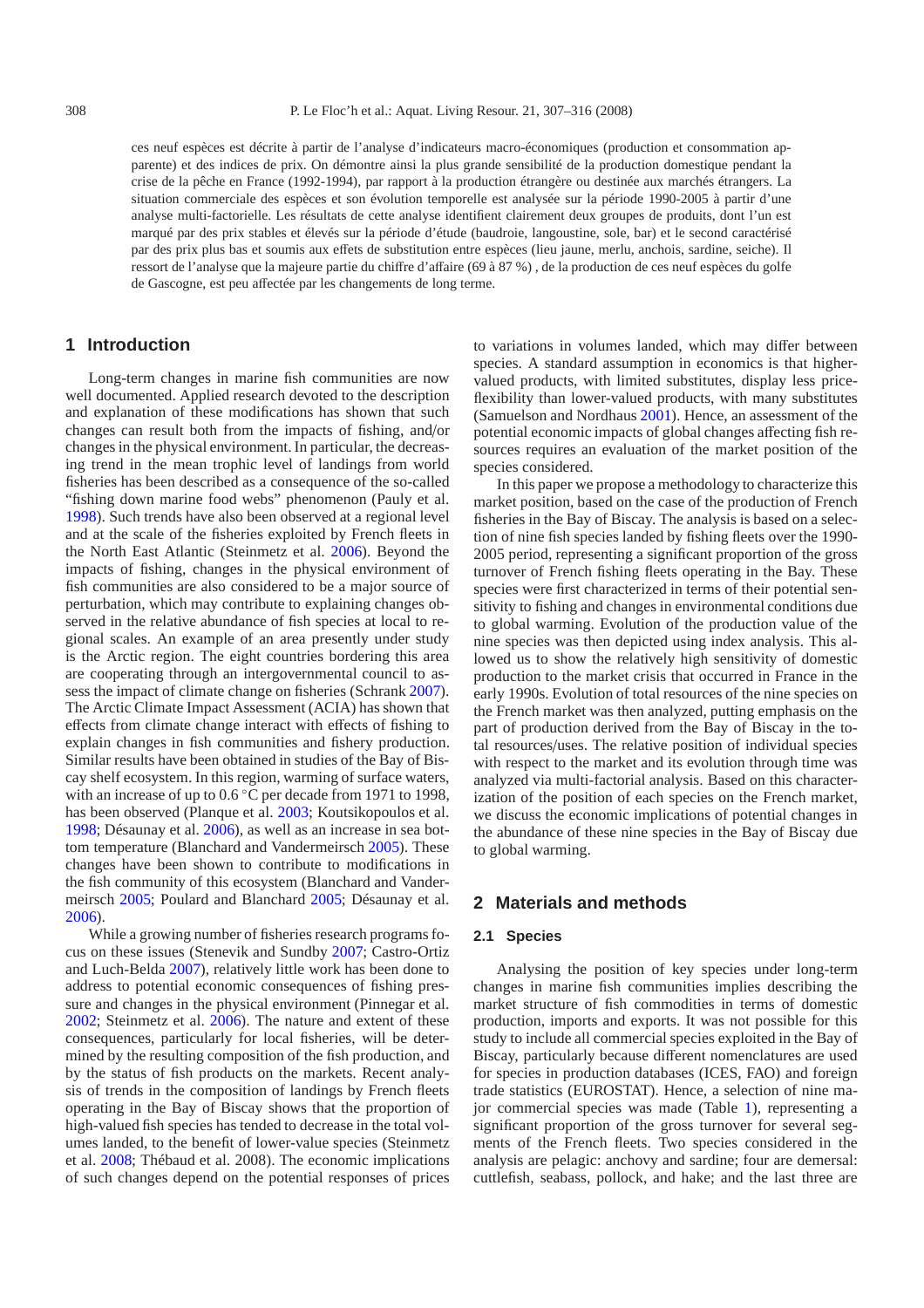<span id="page-2-0"></span>**Table 1.** List of the nine selected species, and the coverage rate of their potential consumption by Bay of Biscay production during the 1990-2005 period.

|                 |                            | $\%$                       |     |
|-----------------|----------------------------|----------------------------|-----|
| Common name     | <b>Species</b>             | $\overline{\mathrm{M}}$ in | Max |
| Anchovy         | Engraulis encrasicolus     | 9                          | 266 |
| Cuttlefish      | Sepia officinalis          | 30                         | 114 |
| Hake            | Merluccius merluccius      | 6                          | 20  |
| Monkfish        | Lophius piscatorius and L. | 14                         | 26  |
|                 | budegassa                  |                            |     |
| <b>Nephrops</b> | Nephrops norvegicus        | 18                         | 35  |
| Pollack         | Pollachius pollachius      | 1                          | 4   |
| Sardine         | Sardina pilchardus         | 16                         | 28  |
| <b>Seabass</b>  | Dicentrarchus labrax       | 55                         | 80  |
| Sole            | Solea solea                | 29                         | 58  |

benthic: *Nephrops norvegicus*, sole and monkfish (commercially speaking, monkfish is one product, although it includes two different species from a taxonomic point of view *Lophius piscatorius* and *L. budegassa*).

Information on catches and landings of the nine species was obtained from the ICES database of official landings per species per area by member states (http://[www.ices.dk\)](http://www.ices.dk), and from the French Marine Fisheries and Aquaculture Directorate. Landings data were extracted from ICES statistical records in terms of volume (tons), selecting production for areas VIII a-e, except for the year 1999 (for which no information was sent to ICES by the French Authorities). In this case, we used production data for the French Atlantic coast published by the National Office for Sea and Aquaculture Products (Office National Interprofessionnel des Produits de la Mer et de l'Aquaculture).

Based on these statistics, the degree to which the selected species are representative can be assessed in terms of their contribution to total landings by fleets operating in the bay. Between 1990 and 2005, annual landings of the two pelagic species (anchovy and sardine) represented 39% to 78% of total annual landings of pelagic species by French fleets operating in the Bay of Biscay fisheries. Landings of the four demersal species (cuttlefish, seabass, pollock, and hake) represented between 48% and 68% of total landings by these fleets, while landings of monkfish, Nephrops and sole represented between 52% and 75% of their total benthic production. Taken together, the production of the selected species represented at least 52% of total French landings from the Bay of Biscay between 1990 and 2005.

#### 2.1.1 Commercial data

As the ICES database focuses on catch statistics, no economic information was available from this source to analyse trends in the value of production by fishing area. Consequently, average annual ex-vessel prices per species recorded in the national statistical reports for landings in French Atlantic fishing harbours (from Douarnenez to Hendaye) were used to assess the value of landings per species. All prices were deflated to 2005 prices using the French retail price index (http://[www.insee.fr\)](http://www.insee.fr).

<span id="page-2-1"></span>France  $48<sup>°</sup>$ 47°N atitude  $46^{\circ}$ Bay of Biscay 45°N EVHOE strata (depth in meters) Location of hauls in 1995  $\Box$  $44^\circ$ Snain 10°W 9°W 8°W 7°W 6°W 5°W 4°W 3°W 2°W Longitude

**Fig. 1.** Area of the eastern continental shelf of the Bay of Biscay studied during the 17 groundfish surveys carried out by IFREMER from September to December of the years 1987 to 1990, 1992, 1994, 1995 and from 1997 to 2006.

Data on foreign trade was obtained from Eurostat databases. Statistics on both annual volumes and values of imports and exports of the selected fish species were extracted for the period 1990-2005. Given that data collection and processing on imports and exports do not mention scientific species names, some aggregation of different species occurs in the trade databases. There is no straightforward approach to establishing the relative proportions of the different species included in measurements of trade flows of commonly named products: e.g. statistics for pollack include trade for Alaskan and European Pollack, and trade flows for hake include trade for European, Patagonian and South-African hake. Tests were carried out to assess the effects of excluding trade data for these species from the multi-variate analysis of the market position of individual species (see below). As no determinant impact was observed on the results, we decided to keep this information in the analysis.

## 2.1.2 Survey data

Biogeographic characteristics and temporal evolution of the abundance, assessed through groundfish surveys, were associated with the economic information in order to analyse the relationships between market position and biological status of the selected fish species, particularly in terms of their potential vulnerability to climate change.

Data used in the analysis was collected during 17 annual groundfish surveys carried out by IFREMER between October and December from 1987 to 2006 (EVHOE series, which has gaps in 1991, 1993 and 1996), on the eastern continental shelf of the Bay of Biscay (Poulard and Blanchard [2005](#page-9-5); Woillez et al. [2007\)](#page-9-10). The study area is located between 43◦30'N and 48◦30'N and its depth ranges from 15 to 600 m (Fig. [1\)](#page-2-1). The sampling design was stratified according to latitude and depth.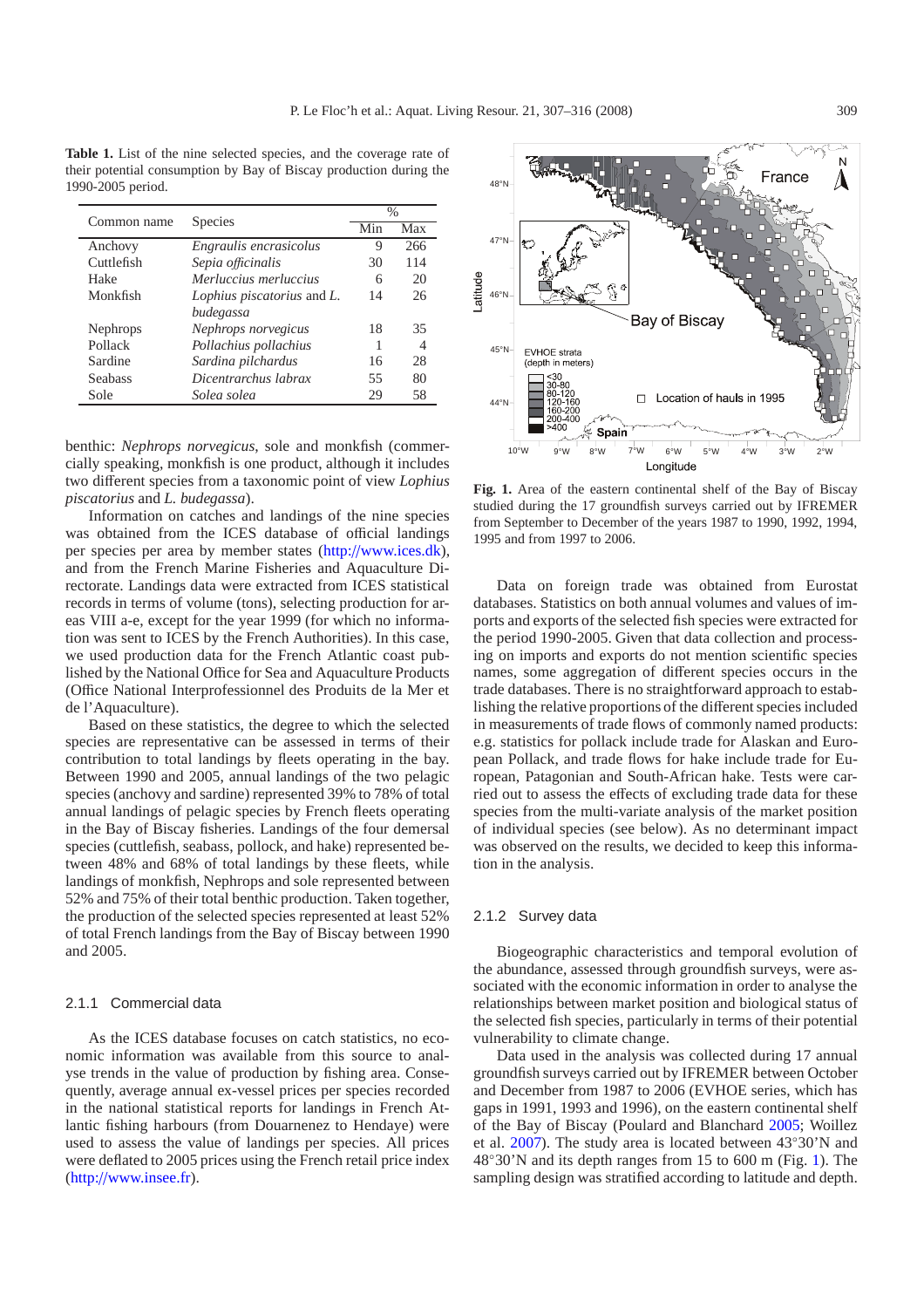|                | Mean latitude            |                       | Species range            |                        |
|----------------|--------------------------|-----------------------|--------------------------|------------------------|
|                | (in degrees of latitude) |                       | (in degrees of latitude) |                        |
| Category       |                          |                       | 2                        | 3                      |
|                | Limit                    | [20–40]               | $[40 - 67]$              | $[67 - 127]$           |
|                |                          |                       | Dicentrarchus labrax     |                        |
|                | $[2.5-41]$               |                       | Sardina pilchardus       | Engraulis encrasicolus |
|                |                          |                       | Solea solea              | Lophius budegassa      |
|                |                          |                       | Merluccius merluccius    |                        |
| $\overline{c}$ | $[41 - 53]$              |                       | Nephrops norvegicus      |                        |
|                |                          |                       | Sepia officinalis        |                        |
| 3              | [53–60]                  | Lophius piscatorius,  |                          |                        |
|                |                          | Pollachius pollachius |                          |                        |

<span id="page-3-0"></span>Table 2. Biogeographic characteristics (mean latitude, latitudinal range) and species categories for the nine selected species (adapted from Poulard and Blanchard [2005](#page-9-5)).

A 36/47 GOV trawl was used with a 20 mm mesh codend liner. Haul duration was 30 min at a towing speed of 4 knots. Fishing was mainly restricted to daylight hours. Catch weights and catch numbers were recorded for all species.

## **2.2 Methods**

## 2.2.1 Potential vulnerability of species to climate change

A growing number of studies show that climate change may significantly impact marine fish communities (Poulard and Blanchard [2005;](#page-9-5) Perry et al. [2005;](#page-9-11) Hiddink and Terhofstede [2008\)](#page-8-3). We characterized the species selected for our analysis in terms of their potential sensitivity to climate change, following the classification by Poulard and Blanchard [\(2005\)](#page-9-5). Table [2](#page-3-0) illustrates this classification: species can be ranked according to the combination of mean latitude and range (in degrees of latitude) of the area over which they are distributed. For instance, *Lophius budegassa* is ranked in the mean latitude class "1" and the species range class "3" (with *Engraulis encrasicolus*), while *Lophius piscatorius* belongs to the mean latitude class "3" and the species range class "1" (including *Pollachius pollachius)*. The most Northern species (*Lophiusp iscatorius* and *Pollachius pollachius)* are characterized by the narrowest range. A potential index of sensitivity to climate change can be calculated as the difference between the mid-latitude of the species distribution range and the mid-latitude of the Bay of Biscay (46◦48'N), weighted by species latitudinal range. Interpretation of this index is based on the assumption that increased water temperature will induce a northwards shift in species moving from southern to northern latitudes.

### 2.2.2 Macro-economic aggregates

Economic flows were represented through macroeconomic aggregates computed according to the rules adopted by the European System of National Accounts (ESA95). Its major principles refer to a double accounting procedure (Temam [2000\)](#page-9-12). Aggregates appearing on the right side of the accounts are considered as resources (output, *Y*; and imports, *M*), those included on the left side are the uses (intermediate and final consumption, C; and exports, X), such that  $C + X = Y + M$ . Goods available on the market are then equal to resources  $(Y + M)$  or uses  $(C + X)$ . From this, the potential consumption  $C = Y + M - X$  can be assessed. Here, potential consumption results from national landings adding imports and subtracting exports. All quantities included in the analysis were expressed in tons, converting all species in live weight equivalents based on transformation coefficients, which take into account the way in which traded fish are conditioned.

The Fisher price index was used to describe trends in Bay of Biscay production of the nine species, following Steinmetz et al. [\(2006\)](#page-9-1). The Fisher price index  $(FP_{t/0}$  =  $\sqrt{LP_{t/0} \times PP_{t/0}}$  measures the rate of change in landing prices, taking into account the evolution of the structure of landings in volume. It is derived from the Laspeyres price index  $(LP_{t/0} = \sum_{i}^{n} p_{i}q_{i0} / \sum_{i}^{n} p_{i0}q_{i0})$  and the Paasche price index  $(PP_{t/0} = \sum_{i}^{n} p_{i}q_{i} \bigg| \sum_{i}^{n} p_{i0}q_{i}$ . We applied Fisher price index calculations at four levels: the fishery, French landings, exports and imports.

### 2.2.3 Multivariate analysis

Exploitation of the selected species in the Bay of Biscay was placed in the context of the French national market for fish, using a multi-table multivariate analysis called Multiple-Factor Analysis (MFA). The dataset was comprised of 11 indicators (Table [3\)](#page-4-0) for each year and each species (Table [1\)](#page-2-0), related in volume to the fishery production *Y*, imports *M*, exports *X* and potential consumption *C* for consumers (final uses) and processing plants (intermediate uses). *M* and *X* were stated for two market segments: for fresh  $(M_{\text{fe}}X_{\text{fe}})$  and frozen  $(M_{\text{fo}}X_{\text{fe}})$ goods. Price variables were included for production, imports and exports.

The data were organised into a 3D multi-table structure, as a collection of yearly matrices (16 years). Each matrix had nine rows, each representing a species, and 11 columns representing the indicators describing the nine species. The tables were used to run a Multiple-Factor Analysis (MFA). MFA (Escofier and Pagès [1994;](#page-8-4) Poulard and Léauté [2002;](#page-9-13) Stanimirova et al.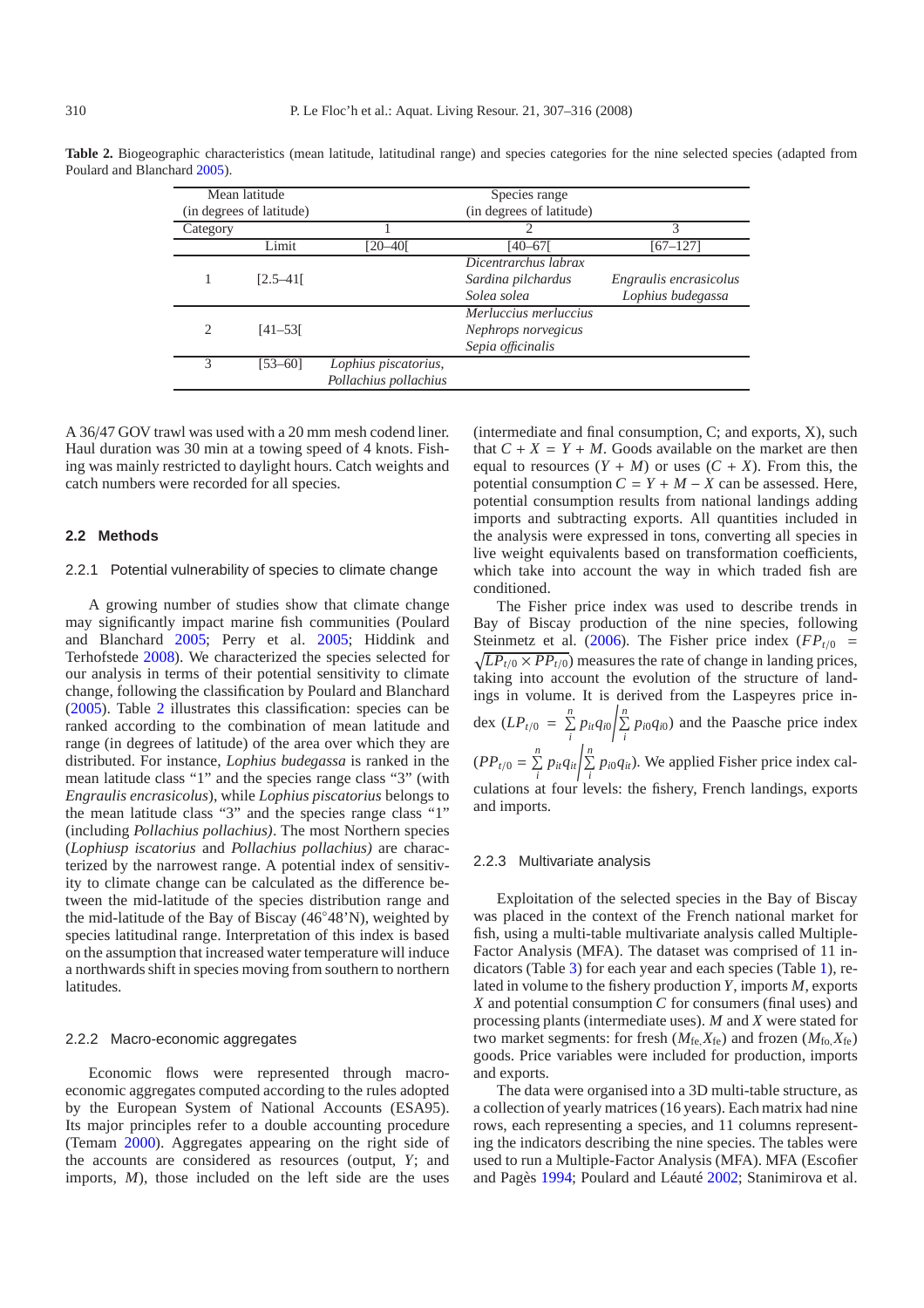<span id="page-4-0"></span>**Table 3.** List of the indicators used in the Multiple Factor Analysis (MFA) and summary of correlation between variables and the first three MFA factors. – correlation < -0.5; + correlation >0.5. The numbers in parenthesis are the number of correlated years among the 16 considered in the study. Correlations are indicated only when the number of correlated years is >9 per variable.

| Variable                                            |                 |       | Code Axis  |     |  |
|-----------------------------------------------------|-----------------|-------|------------|-----|--|
|                                                     |                 |       | っ          |     |  |
| Potential consumption                               |                 |       | $15+16+$   |     |  |
| Landing price $(p)$ in the Bay of Biscay (bb) $p_Y$ |                 | $16-$ |            |     |  |
| Import price for fresh products                     | $p_{\rm Mfe}$   | $16-$ |            |     |  |
| Import price for frozen products                    | $p_{\rm Mfo}$   | $16-$ |            |     |  |
| Export price for fresh products                     | $p_{Xfe}$       | $16-$ |            |     |  |
| Export price for frozen products                    | $p_{Xf}$        | $16-$ |            |     |  |
| Landed quantities from the bay of Biscay            |                 |       | $14+10-9-$ |     |  |
| Imported quantities for fresh products              | $M_{\text{fe}}$ |       |            | 14– |  |
| Imported quantities for frozen products             | $M_{\rm fo}$    |       | $16+$      |     |  |
| Exported quantities for fresh products              | $X_{\rm fe}$    |       | $15 -$     |     |  |
| Exported quantities for frozen products             | $X_{\rm fo}$    | 11+   |            |     |  |

[2005](#page-9-14); Woillez et al. [2007](#page-9-10)) extends principal component analysis (PCA) methodology to the analysis of 3D structured data. In particular, MFA is appropriate to cases where the same variables (i.e. production and economic indicators in our data matrix columns) are measured for the same individuals (i.e. species in our data matrix rows) at different times (third dimension of the data structure, i.e. the 16 years of the studied period). This method allows a single factorial space to be constructed, in which the data matrix for each time step, variable and individual is represented. This unique factorial space is a compromise that best matches those of each data matrix at each time step. It allows extensive tables of data to be represented pictorially in such a way that groupings among variables in space and time can be readily identified.

The method proceeds in two steps. First, a PCA is performed on each data matrix. Then, each variable at each time step is weighted by the inverse of the first Eigenvalue of that matrix. A general matrix is constructed that contains all the weighted variables in columns and the individuals as rows. The PCA of this general matrix constructs the MFA compromise factorial plane. Its principal axes are interpreted using the correlation of the variables with the axes. The interest of this method is the construction of a compromise factorial space in which to represent the 3D structure of the data: each individual is represented by n points (*n* repetitions in time) as well as by its gravity centre (average position in the compromise factorial space). In our case, results will show the mean position for each species, explained according to the nature of the markets to which products were supplied over the 1990-2005 period.

## **3 Results**

## *Potential sensitivity of the nine species to warming*

Table [2](#page-3-0) presents the results of the sensitivity index that was computed. Based on the index, it appears that two species (*Pollachius pollachius* and *Lophius piscatorius*) could potentially be negatively affected by warming, while two species (*Lophius*



<span id="page-4-1"></span>**Fig. 2.** French landings (in metric tons) for the nine selected species from the Bay of Biscay between 1990 and 2005. Source: ICES (1990- 1998, 2000-2005) and OFIMER (1999).

*budegassa*, *Engraulis encrasicolus*) could potentially be positively affected. For five of the nine species considered in this analysis, the potential impacts of warming would appear to be undetermined. Trends observed in the scientific surveys for the nine species are presented in Table [2](#page-3-0) so as to provide information on the changes observed in the Bay of Biscay. These reflect modifications in the abundance and characteristics of fish populations resulting from a combination of factors, including fishing pressure and environmental changes. There is hence no direct link between these trends and the sensitivity index.

## *Production and apparent consumption of the nine species over the 1990-2005 period*

Catches of the nine selected species declined overall during the study period (Fig. [2\)](#page-4-1): from 58 000 t in 1990 to 42 000 t in 2005, with a peak of 62 000 t in 1994. The highest contributions were from anchovy, hake and sardine. Although output levels for the latter species remained constant over time, hake production dropped to 6000 t from 1996 (a reduction of 50% compared with its previous levels) and anchovy decreased dramatically over the last years of the study period.

Figures [2](#page-4-1) and [3](#page-5-0) illustrate the evolution of French landings from the Bay of Biscay and potential consumption of the nine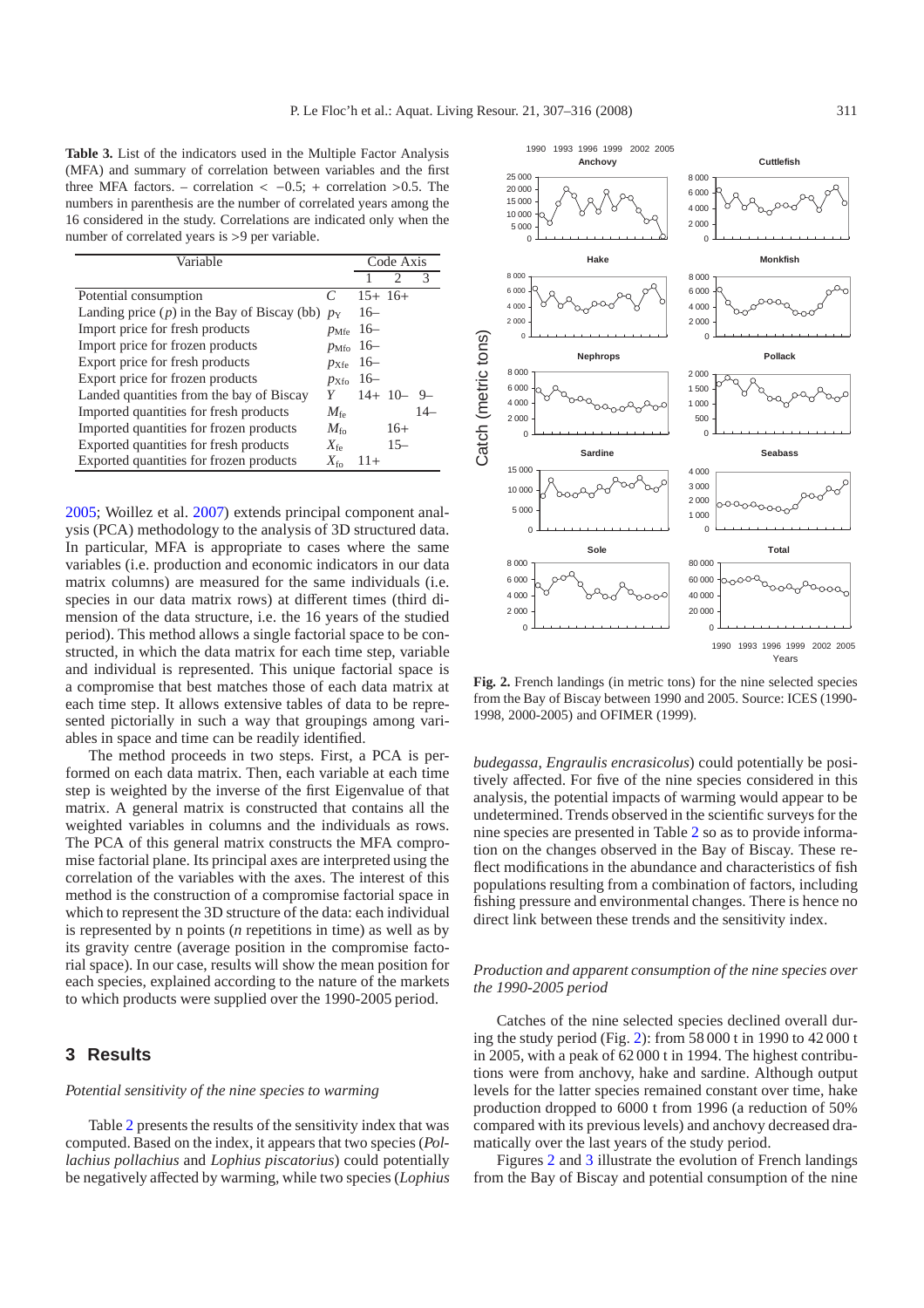

<span id="page-5-0"></span>**Fig. 3.** Potential consumption (in metric tons) of the nine species studied on the French market during the 1990-2005 period. Source: OFIMER (landings) and EUROSTAT (exports and imports).

species on the French market, as defined in the previous section (i.e. including trade data for different species that may be labelled with the same name in the trade databases). The Bay of Biscay landings represent 38% to 56% of domestic production for the nine species as a whole, and approximately 20% of potential consumption on the French market. Relationships between fishery production and potential consumption of the French market are indicated in terms of coverage rate (Table [1\)](#page-2-0). Based on this analysis, only the landings of four species derived from the Bay of Biscay can be considered as making a significant contribution to the domestic market: anchovy, cuttlefish, seabass and sole, of which more than 29% of the total consumption is covered by the Bay of Biscay production.

The case of anchovy deserves special attention, because of the emergency measures taken to close the fishery in the Bay of Biscay in 2005 (Commission of the European Communities [2005](#page-8-5)). From 2003, the production of this species was less than 50% of the potential consumption for consumers and plants; it decreased to 9% in 2005 following the implementation of fishing restrictions. In previous years, the situation was radically different, with much higher coverage rates (maximum at 266% in 1990). The Biscay production of the other species (Nephrops, sardine, monkfish, hake and particularly pollack)

weighted much less on the French market. This does not mean a low dependence of the market on domestic production, because marketing channels for fish products are segmented according to conditioning techniques (in particular with a difference between fresh and frozen products). Local production is mainly conditioned fresh for final uses on the domestic market, whereas frozen goods come principally from foreign countries and are used in the fish processing sector.

#### *Evolution of resources of the nine species on the French market*

Total resources for the nine species on the French market were computed from domestic production and trade flows. The evolution of three components of total resources is presented in Figure [4:](#page-6-0) Bay of Biscay production, landings from the other French fisheries, and foreign supply. Available quantities fluctuated around 300 000 t from 1990 to 1997 and then increased to 3 000 t from 1998. At the same time, domestic contribution decreased from 40% to 30% of total resources, due exclusively to a sharp decline in landings from the Bay of Biscay fisheries (Fig. [4a](#page-6-0)). A similar trend was observed for value changes (Fig. [4b](#page-6-0)). Over the period, total resources in value maintained themselves at 800 000 constant  $\in$  (2005), except during the fisheries crisis (see below) during which the total value of the resources available on the market dropped to 700 000 constant  $\epsilon$ .

#### *Evolution of the price indices*

Over the study period, changes in markets for fish did indeed have a strong impact on the evolution of price index, particularly for Bay of Biscay production. In particular, the market crisis which occurred in France in the mid-1990s, led to a particularly sharp drop in the ex-vessel prices of the selected species (Fig. [5\)](#page-6-1). At the national level, prices decreased by 31% between 1991 and 1994. The decrease was dramatically higher for Bay of Biscay production, with a drop by 72% in three years. Over the same time period, changes in the price index appeared quite limited for foreign trade (–6% for exports and –14% for imports). Following the crisis, import prices tended to increase from 1996 until 2001 and then decreased over the next three years. Ex-vessel prices rose between 2000 and 2005, reaching the same level as that observed in 1990 (in constant 2005 prices) at the end of the study period.

#### *Position of individual species in the multivariate analysis*

The first three axes of the MFA accounted for 79% of the total variance in the data. The high score (15.2) of the first Eigenvalue showed that the first MFA factor represents an important direction of variance for each of the years. The correlation coefficients between the first three MFA factors and the projection of each group of indicators (years) were higher than 0.75, indicating that the structuring factors expressed by the first three principal components of the MFA were common to all years.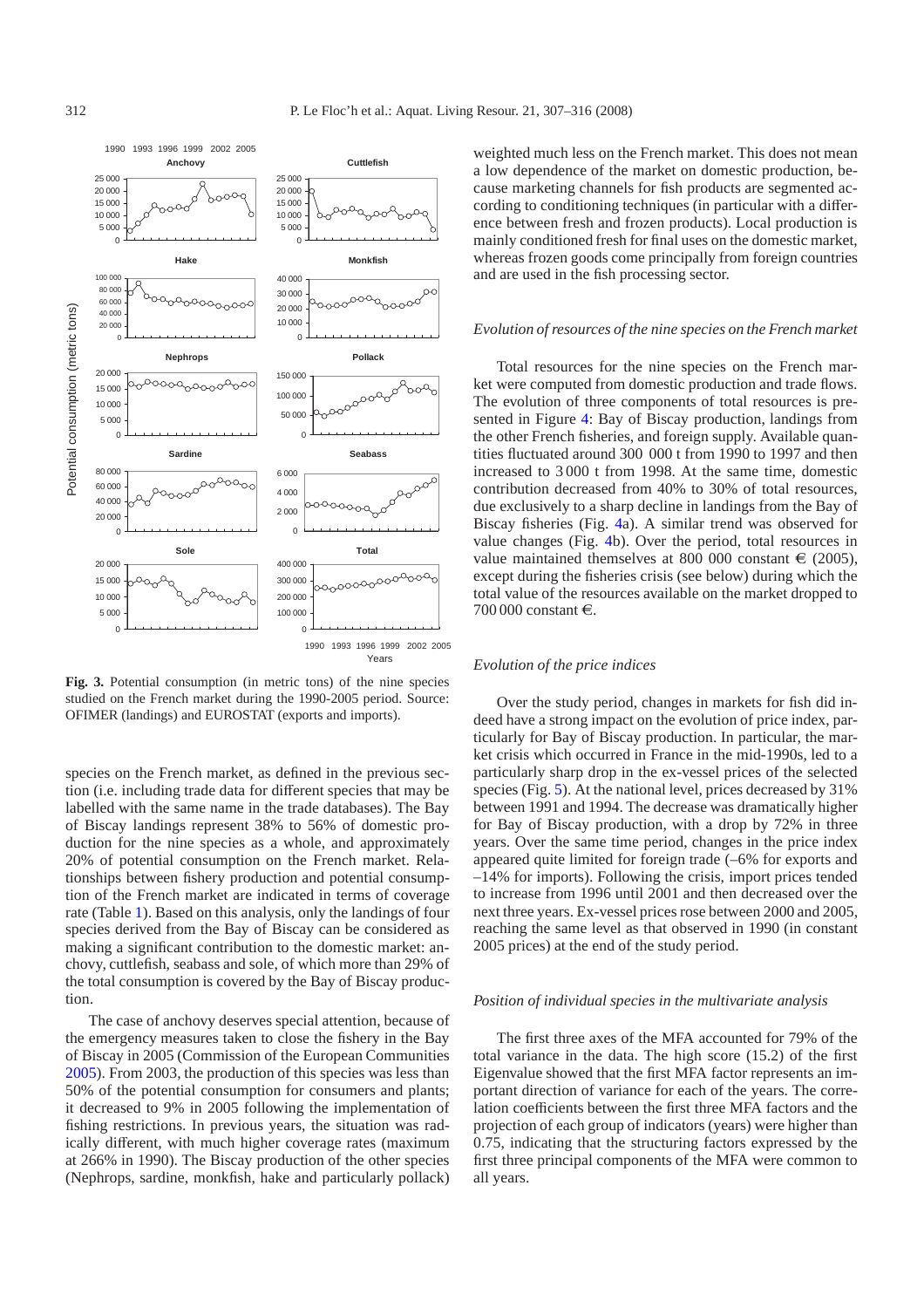**Table 4.** Significant linear trends observed in the abundance and mean weight of the nine selected species during the period 1987 to 2006, from data collected during groundfish surveys carried out in autumn on the eastern continental shelf of the Bay of Biscay. Latitudinal categories are from Table 3.

|                       | Trend in survey   |                   | Latitudinal | Expected impact of      |
|-----------------------|-------------------|-------------------|-------------|-------------------------|
| <b>Species</b>        |                   |                   |             | climate warming         |
|                       | Abundance         | Mean weight       | category    | on population abundance |
| Anchovy               | $\Leftrightarrow$ | $\Leftrightarrow$ | 13          | positive                |
| Monkfish              | ி                 | $\Leftrightarrow$ | 13          | positive                |
| (L. budegassa)        |                   |                   |             |                         |
| <b>Nephrops</b>       | $\Leftrightarrow$ | $\Leftrightarrow$ | 23          | none                    |
| Cuttlefish            | ி                 | $\Leftrightarrow$ | 22          | none                    |
| Sole                  | $\Leftrightarrow$ | $\Leftrightarrow$ | 22          | none                    |
| <b>Seabass</b>        | ி                 | $\Leftrightarrow$ | 22          | none                    |
| Sardine               | ி                 | $\Leftrightarrow$ | 22          | none                    |
| Hake                  | $\Leftrightarrow$ | $\Leftrightarrow$ | 22          | none                    |
| Monkfish              | ி                 | ⇘                 | 31          | negative                |
| $(L.$ piscatorius $)$ |                   |                   |             |                         |
| Pollack               | ⇘                 | $\Leftrightarrow$ | 31          | negative                |

<span id="page-6-0"></span>

**Fig. 4.** Evolution of total resources of selected species on the French Market, in metric tons (a) and 2005 constant Euro (b), 1990-2005.

<span id="page-6-1"></span>

**Fig. 5.** Evolution of Fisher price index during the 1990-2005 period. Source: OFIMER (landings) and EUROSTAT (exports and imports).

The first three axes of the MFA provide a good representation of the main changes in the exploitation and marketing of the nine species over the studied period. The correlation between the indicators and the axes is summarized in Table [3.](#page-4-0) Potential consumption, and landings and volume of exported frozen products from the Bay of Biscay are positively correlated with axis 1, whereas all price variables are negatively correlated with this axis. Potential consumption and volume of

imported frozen products are positively correlated with axis 2, while Bay of Biscay landings and volume of exported fresh products are negatively correlated with this axis. Bay of Biscay landings and volume of imported fresh products are negatively correlated with axis 3. Apart from potential consumption (correlated with axes 1 and 2) and Bay of Biscay landings (correlated with the three axes), most of the variables are more specifically correlated with just one axis.

The mean positions of species are displayed in Figure [6.](#page-7-0) The projection of individuals (species) reveals a strong inertia on the first axis. Two groups of species can be distinguished from their scores on axis 1. The first group, among which are Nephrops, monkfish, sole, and seabass, is characterized by high prices. Fresh imports of monkfish, sole and Nephrops were observed during the study period, while there was a strong increase in fresh seabass product imports. With respect to axis 1, there was a strong demand for species of the second group (pollack, hake, sardine, cuttlefish and anchovy) which were landed from the Bay of Biscay and exported in the form of frozen products in large quantities. The demand for pollack, and to a lesser extent for hake, was particularly strong and seemed to correspond to large imports of frozen products. Landings of sardine, cuttlefish and anchovy from the Bay of Biscay were relatively large and associated with exports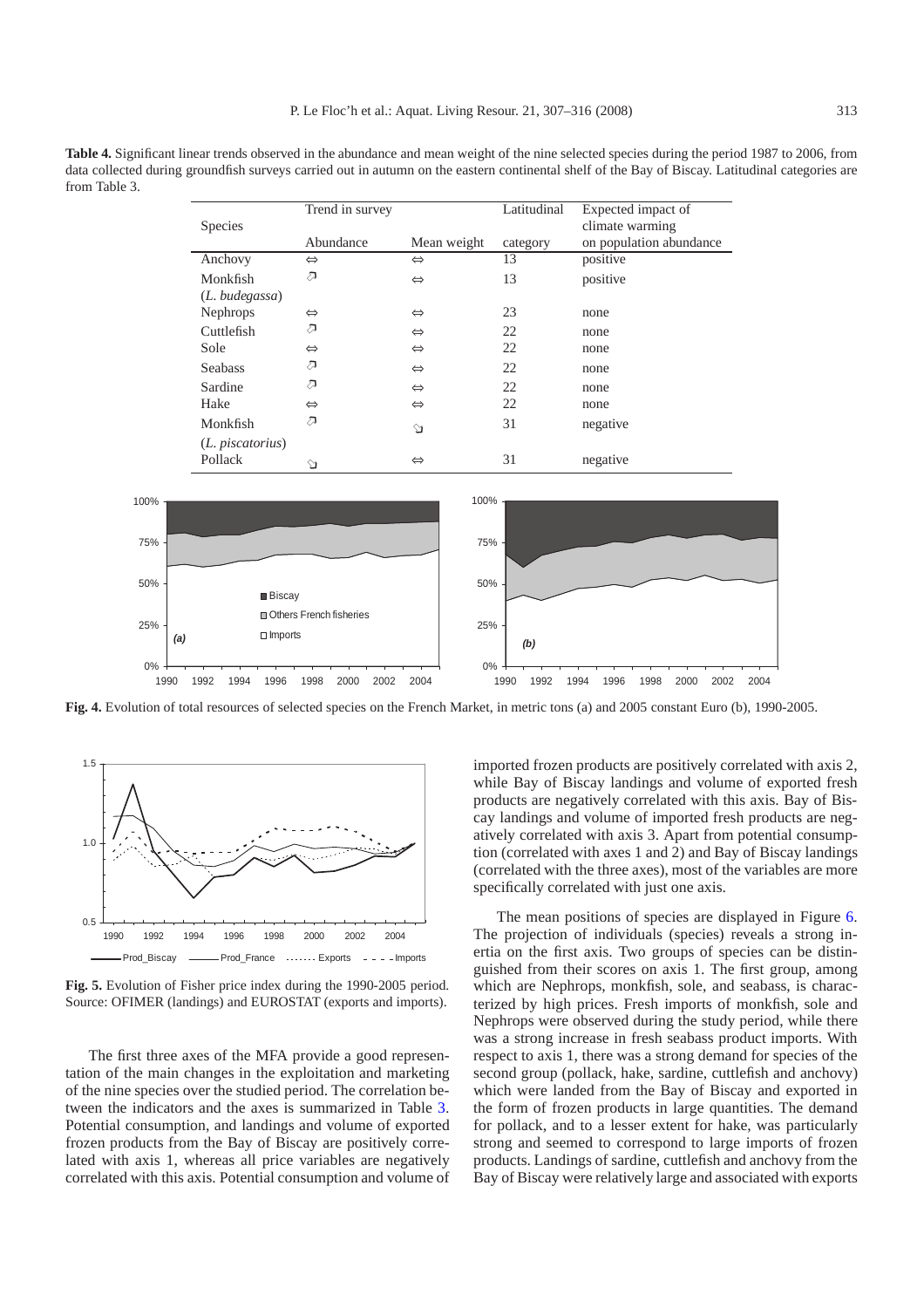

<span id="page-7-0"></span>**Fig. 6.** Graphical depiction of the projections of the nine species on the principal multiple factor analysis plane. Diamonds represent the centres of gravity of the species observed over the 16 years. Symbol size is proportional to contribution of a species to the construction of the axes. Plus signs indicate the position of each species in the relevant year.

of fresh products. The year-to-year variability by species (i.e., the distribution of the years around each species in Fig. [6\)](#page-7-0) was higher for hake, pollack, sole, anchovy and cuttlefish than for other species.

The position of the years in the principal plane of the MFA is explained by the correlation between the axes and the variables (Table [3\)](#page-4-0). All years are strongly linked with the first axis (price and quantity relationships), although the two first years and the last are less well correlated. In contrast, axis 2 separated the years 1992, 1993, 1994 from others. These years displayed relatively high correlation coefficients, between 0.6 and 0.7. They were characterized by high values for potential consumption and the volume of imported frozen products, together with low landings from Bay of Biscay and low volume of exported fresh products.

## **4 Discussion**

While a growing number of studies demonstrate the effects of global climate change on fisheries at a worldwide level (Schrank 2003) and recommend engaging similar studies at regional scales, the challenge is to include an economic perspective in this evaluation, considering both domestic and foreign production. One of the main anticipated effects of climate change is a modification in the composition of exploited fish communities. The economic implications of such changes will depend on the market position of fish production derived from these communities, and on the associated responses of prices to variations in volumes landed, which may differ between species. The results presented in the previous section

provide some insights into the potential implications of climate change for fisheries, targeting the nine selected species in the Bay of Biscay.

## *Assessing the global economic stakes of climate-induced changes in the fish community*

Climate-induced changes in the fish community of the eastern continental shelf of the Bay of Biscay were identified by Poulard and Blanchard [\(2005\)](#page-9-5). Species having a northerly distribution and a narrow latitude distribution range exhibited declining trends of their abundance and biomass. On the other hand, species exhibiting a trend of increasing abundance indices were characterized by a southern distribution and a wide latitude range. It was not however possible to clearly separate the relative role of fishing impacts and climate-induced changes on the community. For the two Boreal species in our analysis, i.e. monkfish (*L. piscatorius*) and pollack, a negative effect of climatic warming might be expected. In this case, negative effects of fishing and climate-induced changes would be cumulative. For anchovy, a positive response to warming conditions could potentially be expected. However, in the Bay of Biscay the exploitation of anchovy depends to a large extent on yearly recruitment success. This recruitment is driven by mesoscale ocean processes (Allain et al. [2001](#page-8-6)) related to meteorological regimes. Exploitation of anchovy in the Bay of Biscay might thus be largely affected by changes in these regimes induced by global warming. In the same way, potential positive effects of warming on monkfish (*L. budegassa*) might be reduced by the high intrinsic vulnerability of this species to fishing (Cheung et al. [2007](#page-8-7)) due to its rather large body size.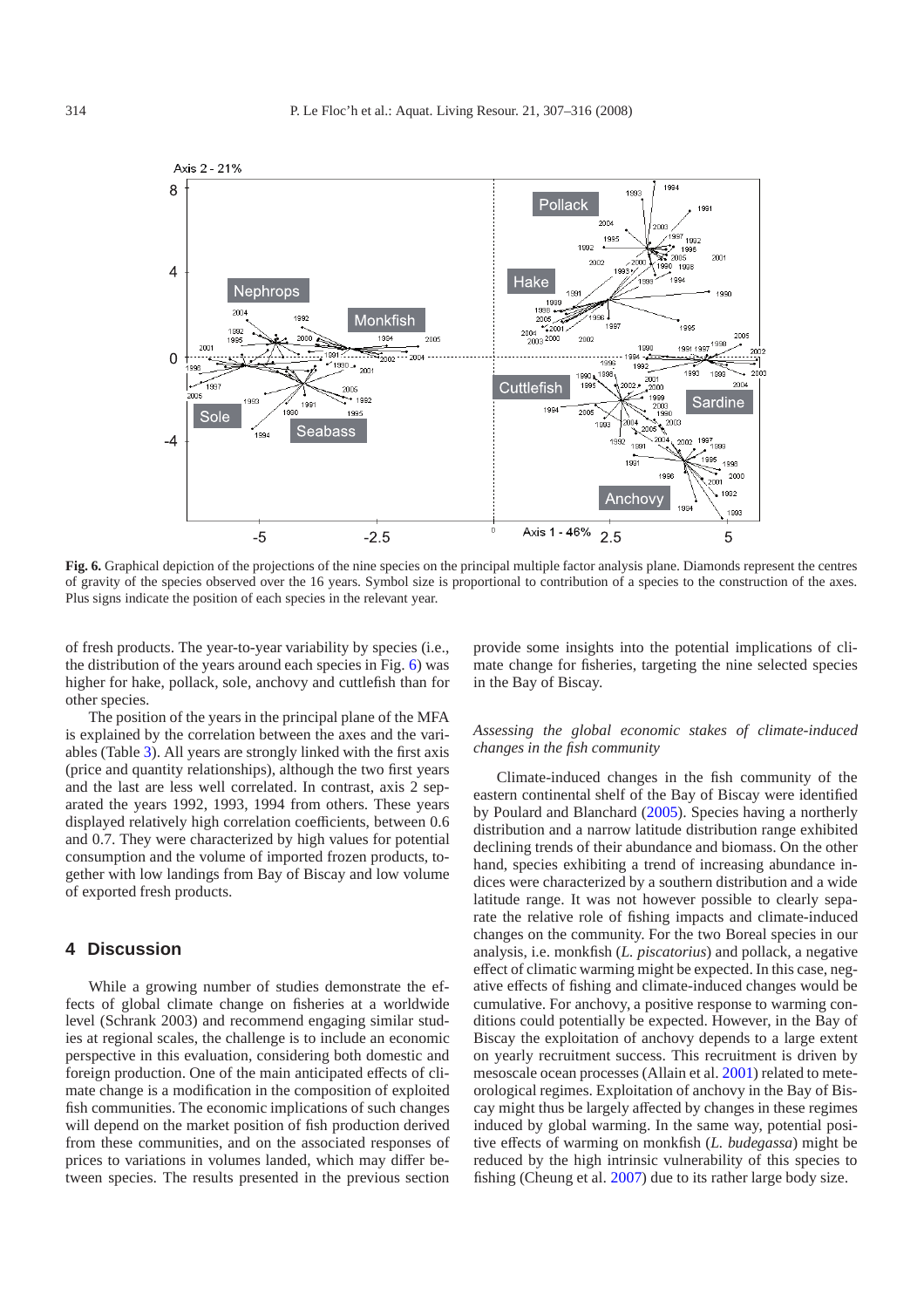Even if, based on the sensitivity index calculated above, we assume a positive potential impact of climate change on anchovy (*Engraulis encrasicolus*) and a negative potential impact on pollack (*Pollachius pollachius*) and monkfish (*Lophius piscatorius*), we come to the conclusion that a major part (69% to 87%) of the gross turnover associated with catches of the selected fish species in the Bay of Biscay remains potentially unaffected by long-term changes related to climate. Only 6 to 17% of this production could be potentially negatively affected by climate change (in relation to fisheries for *Pollachius pollachius* and *Lophius piscatorius)*.

## *Economic implications of modifications in the composition of landings*

The analysis presented in the previous section shows that the structure of fisheries production by French fleets operating in the Bay of Biscay has markedly changed over the years of this study. Based on these results, and on the typology of fish species derived from the multi-factorial analysis, we can assess the economic implications of such changes.

Results derived from the AFM clearly separate two groups of species, the first characterized by higher prices, and the second by larger volumes available on the French market. The position of the first group of species (Nephrops, monkfish, seabass and sole) on the market, as described by the multifactorial analysis, remained relatively stable throughout the study period. Landings of these species are destined mainly for the French fresh fish market, and face limited competition from imports of fresh products. Indeed, as illustrated by the case of Nephrops, large imports of these species are mainly for frozen products with only limited potential interactions with the market for fresh products. The second group of five species (anchovy, cuttlefish, sardine, hake and pollack), characterised by lower price levels, saw greater fluctuations in the position of the individual species on the French market. Price responses to variations in landed volumes appeared to be much higher than for the first group, as is illustrated by prices of hake in 1990, pollack in 1991, cuttlefish in 1994 or anchovy in 2005. Landings of these species are destined both for the French market, on which large volumes of imported frozen products also exist (with questions as to whether these imports interact with the market for local products), and for the export market.

Species with higher prices are marketed mainly on the domestic fresh market, and appear to face a limited number of substitutes. This group of products displays less price flexibility, and demand appears to be relatively inelastic, which is characteristic of goods belonging to the luxury class. For these species, one can thus expect that even as ex-vessel prices rise, demand will not decrease, and supply may increase (Hutchinson et al. [2001](#page-9-15)), though in a "backward-bending" fashion (Copes [1970\)](#page-8-8). In contrast, demand for species with lower prices, which arrive on markets where they may have many substitutes, will tend to decrease with higher prices; leading supply to stabilize or even decrease if prices remain too low compared with harvesting costs. Hence, under open access conditions, the economic implications of changes in the composition of landings by fleets operating in the Bay of Biscay, as illustrated in this article and that by Steinmetz et al. [\(2008\)](#page-9-8),

will be directly related to the position of the landed species on the market. For fishing fleets producing mainly high price products, the potential impacts of changes in landings will be related to the so-called "backward-bending supply curve" (Copes [1970\)](#page-8-8), indicating that beyond the maximum sustainable yield of individual species, prices can continue to rise while output is decreasing. Changes in catch rates which may result from changes in the environmental conditions of the stocks (e.g. lower catch rates due to unfavourable environmental conditions) will accentuate this process. For fleets dependent on lower price products, changes in catch rates will be amplified via the price variations and adjustments of demand and supply, hence greater levels of variability may be expected in the gross turnover associated with the landings of these species.

The results presented here provide a basis for further exploration of the implications of the market position of fish species for the analysis of the economic consequences of composition changes in fishery landings. Future research on this issue will need to focus more specifically on the determinants of price differences and price formation for the different groups of species considered in the analysis.

*Acknowledgements.* This research is part of the on-going CHALOUPE project: Global change, dynamics of exploited marine biodiversity, and viability of fisheries – Biodiversity project ANR-IFB 2005 (http://[www.projet-chaloupe.fr\)](http://www.projet-chaloupe.fr).

## **References**

- <span id="page-8-6"></span>Allain G., Petitgas P., Lazure P., 2001, The influence of mesoscale ocean processes on anchovy (*Engraulis encrasicolus*) recruitment in the Bay of Biscay estimated with a three-dimensional hydrodynamic mode. Fish. Oceanogr. 10, 151–163.
- <span id="page-8-1"></span>Blanchard F., Vandermeirsch F., 2005, Warming and exponential abundance increase of the subtropical fish *Capros aper* in the Bay of Biscay (1973-2002). C. R. Biol. 328, 505–509.
- <span id="page-8-2"></span>Castro-Ortiz J.L., Luch-Belda D. 2007, Low frequency variability of fishing resources, climate, and ocean. Fish. Res. 85, 186–196.
- <span id="page-8-7"></span>Cheung W.W., Watson R., Morato T., Pitcher T.J., Pauly D., 2007, Intrinsic vulnerability in the global fish catch. Mar. Ecol. Prog. Ser. 333, 1–12.
- <span id="page-8-5"></span>Commission of the European Communities. 2005, Commission regulation (EC) No1037/2005 of 1st July 2005 establishing emergency measures for the protection and recovery of the anchovy stock in ICES Sub-area VIII.
- <span id="page-8-8"></span>Copes P., 1970. The backward-bending supply curve of the fishing industry. Scott. J. Political Econ. 17, 69–77.
- <span id="page-8-0"></span>Désaunay Y., Guérault D., Le Pape O., Poulard J.-C. 2006, Changes in occurrence and abundance of northern / southern flatfishes over a 20-year period in a coastal nursery area (Bay of Vilaine) and on the eastern continental shelf of the Bay of Biscay. Sci. Mar. 70S1, 193–200.
- <span id="page-8-4"></span>Escofier B., Pagès J. 1994, Multiple factor analysis (AFMULT package). Comput. Stat. Data Anal. 18, 121–140.
- <span id="page-8-3"></span>Hiddink J.G., Ter Hofstede R., 2008, Climate induced increases in species richness of marine fishes Global Change Biol. 14, 453– 460.